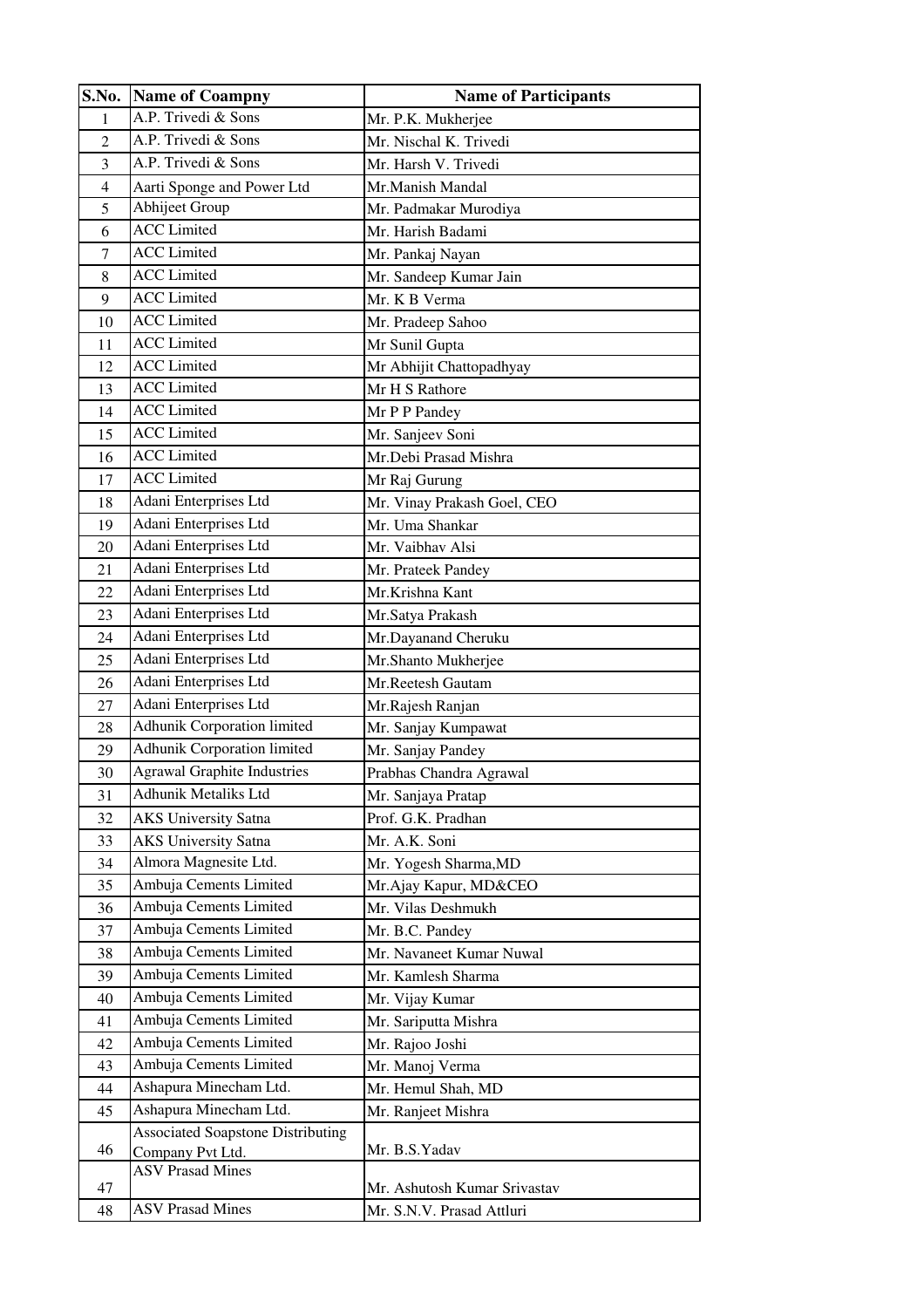| 49 | B.S.Sponge Pvt. Ltd.                                      | Mr. Ashish Agrawal        |  |  |
|----|-----------------------------------------------------------|---------------------------|--|--|
|    | Balaji Swamy Premium Steels Pvt                           |                           |  |  |
| 50 | Ltd                                                       | Mr. T Sreenivasa Rao      |  |  |
| 51 | Balasore Alloys Ltd.                                      | Shri Ashok Kumar Pattnaik |  |  |
| 52 | <b>BALCO</b>                                              | Mr. Ramesh Nair, CEO      |  |  |
| 53 | <b>BALCO</b>                                              | Mr. Afroz Ali             |  |  |
| 54 | <b>BALCO</b>                                              | Mr. Rajesh Mishra         |  |  |
| 55 | <b>BALCO</b>                                              | Mr. Manoj Modi            |  |  |
| 56 | <b>BALCO</b>                                              | Mr. Suresh Sao            |  |  |
| 57 | <b>BALCO</b>                                              | Mr. Tushar Sainger        |  |  |
| 58 | <b>Beach Mineral Producers</b>                            | Mr. S. Vaikundarajan      |  |  |
|    | Association<br><b>Beach Mineral Producers</b>             |                           |  |  |
| 59 | Association                                               | Mr. K.Jayapal             |  |  |
| 60 | Bhagwati Power and steel Ltd                              | Mr.R.K.Kejriwal           |  |  |
| 61 | <b>Bharathi cement Corporation</b>                        | Mr.J J Reddy              |  |  |
| 62 | <b>Bharathi cement Corporation</b>                        | Mr.Sai Ramesh             |  |  |
| 63 | Bhilai Steel Plant/ SAIL                                  | Mr. Arvind Kumar Mishra   |  |  |
| 64 | Bhrameswara Iron ore Mine                                 | Mr.G. Venkatarami Reddy   |  |  |
| 65 | Birla Corporation Ltd.                                    | Mr. Ashok Kumar Singh     |  |  |
| 66 | Birla Corporation Ltd.                                    | Mr. Bachh Raj Nahar       |  |  |
| 67 | <b>BKG Mines-Sandur</b>                                   | Mr.P Srinivasa Rao        |  |  |
| 68 | <b>BKG Mines-Sandur</b>                                   | Pramod S Ritti            |  |  |
| 69 | <b>BKG Mines-Sandur</b>                                   | Mr B. Rudragouda          |  |  |
| 70 | Calcom Cement India Ltd.                                  | Mr. Dhananjaya Vemula     |  |  |
| 71 | Carborundum Universal Ltd.                                | Mr. Abhay Kumar Sahu      |  |  |
| 72 | Cement Corporation of India Ltd.                          | Mr. S.B. Chaturvedi       |  |  |
| 73 | <b>Century Cement</b>                                     | Mr. B.P.Mishra            |  |  |
| 74 | <b>Century Cement</b>                                     | Mr. R.P.S.Bhatia          |  |  |
| 75 | <b>Century Cement</b>                                     | Mr. S.K.Tamrakar          |  |  |
| 76 | <b>Century Cement</b>                                     | Mr. Mukesh Patel          |  |  |
| 77 | <b>Century Cement</b>                                     | Mr. Alok Patni            |  |  |
| 78 | Chhattisgarh State Power Generation Mr. H.K. Shridhar     |                           |  |  |
| 79 | Chhattisgarh State Power Generation Mr. T.L. Dewangan     |                           |  |  |
| 80 | Chhattisgarh State Power Generation Mr. Shailendra Sharma |                           |  |  |
| 81 | Chhattisgarh State Power Generation Mr. P.C. Sanyal       |                           |  |  |
| 82 | Chhattisgarh State Power Generation Mr. R. Lahri          |                           |  |  |
| 83 | Chhattisgarh State Power Generation Mr. A. Mukhopadhyay   |                           |  |  |
| 84 | Consultant                                                | CA. Balaji A Padmanabhan  |  |  |
| 85 | Dalmia Bharat Group                                       | Mr. Sundeep Kumar, ED     |  |  |
| 86 | Dalmia Bharat Group                                       | Mr. Harmit Singh Sethi    |  |  |
| 87 | Dalmia Bharat Group                                       | Mr. U.R.Raju              |  |  |
| 88 | De Beers India Pvt. Ltd.                                  | Mr. Arun Kalra            |  |  |
| 89 | De Beers India Pvt. Ltd.                                  | Mrs. Manju Kalra          |  |  |
| 90 | Deavnara Coalfields Pvt. Ltd.                             | Mr. Rajeev Kapoor         |  |  |
| 91 | Drolia Electrosteel Pvt. Ltd.                             | Mr. Anand Choudhary       |  |  |
| 92 | Drolia Electrosteel Pvt. Ltd.                             | Mr.Rajeev Droli           |  |  |
| 93 | EDS Technologies Pvt. Ltd.                                | Mr. Pramod Kumar Sarangi  |  |  |
| 94 | EDS Technologies Pvt. Ltd.                                | Mr. Ankit Sunil Shukla    |  |  |
| 95 | Emami Cement Ltd.                                         | Mr. P.C.Jain              |  |  |
| 96 | Emami Cement Ltd.                                         | Mr. Rajesh Deoliya        |  |  |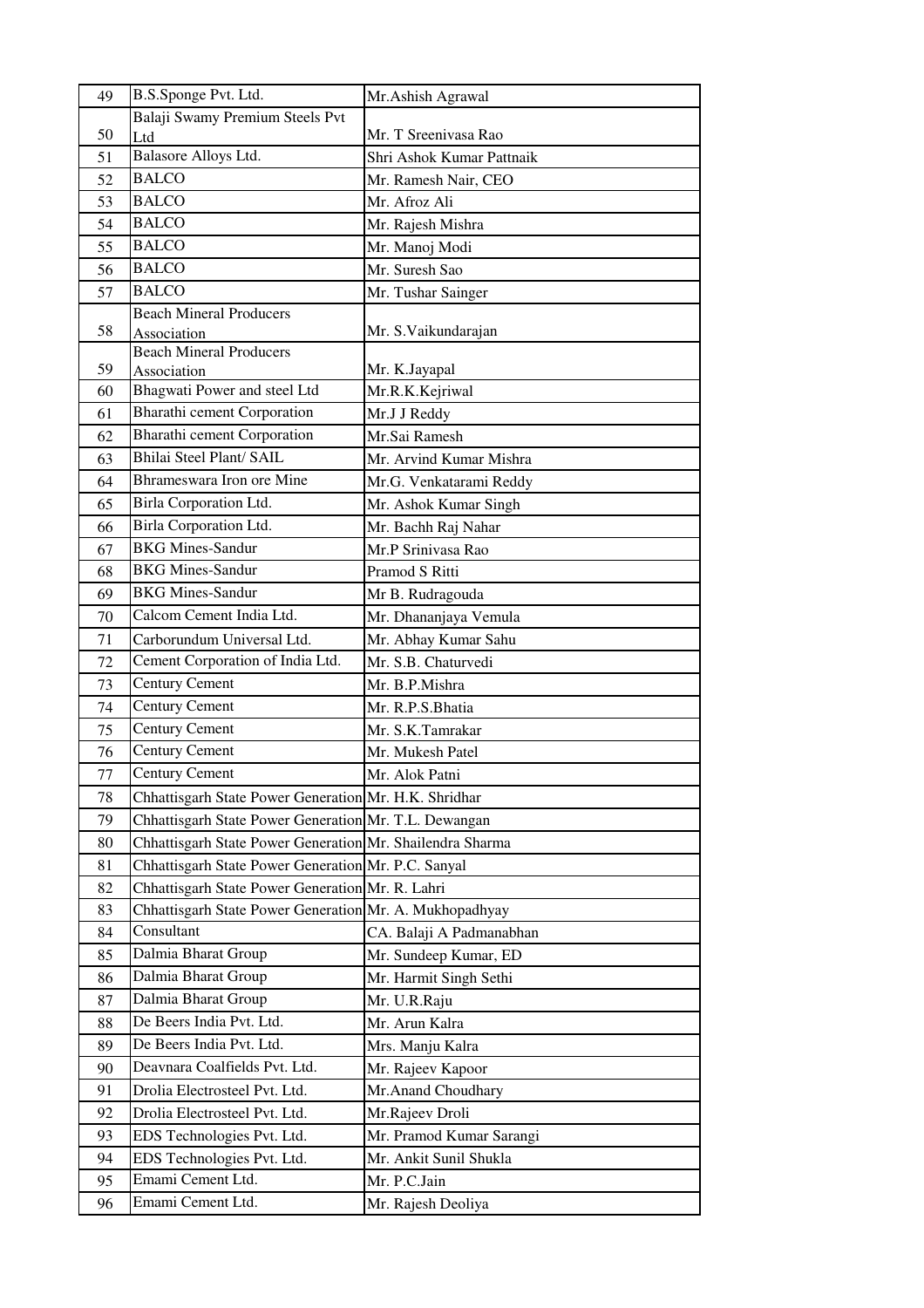| 97  | Emami Cement Ltd.                                          | Mr. P C Jain (Advisor)                          |  |  |
|-----|------------------------------------------------------------|-------------------------------------------------|--|--|
| 98  | Emami Cement Ltd.                                          | Mr. Dinesh Dixit                                |  |  |
| 99  | Ernst & Young LLP                                          | Mr. Anjani K Agrawal                            |  |  |
| 100 | Ernst & Young LLP                                          | Mr. Rohit Agarwal                               |  |  |
| 101 | Ernst & Young LLP                                          | Mr. Manoj Panigrahi                             |  |  |
| 102 | Essel Mining & Industries Ltd.                             | Mr. P.R.Mandal                                  |  |  |
| 103 | Essel Mining & Industries Ltd.                             | Mr. Ajit Patra                                  |  |  |
| 104 | Essel Mining & Industries Ltd.                             | Mr. Khageswar Mahanta                           |  |  |
| 105 | Federation of Indian Mineral Industri Mr. R.K. Sharma      |                                                 |  |  |
| 106 | Federation of Indian Mineral Industri Mr. Pramod Tyagi     |                                                 |  |  |
| 107 | Federation of Indian Mineral Industri Mr. A.K. Bhandari    |                                                 |  |  |
| 108 | Federation of Indian Mineral Industri Mr. Sitaram Kemmannu |                                                 |  |  |
| 109 | Federation of Indian Mineral Industri Mr. B.K. Bhatia      |                                                 |  |  |
| 110 | Federation of Indian Mineral Industri Mrs. Geeta Sundriyal |                                                 |  |  |
|     | Federation of Indian Chambers of                           |                                                 |  |  |
| 111 | Commerce and Industry                                      | Mr. Arpan Gupta                                 |  |  |
|     | Federation of Indian Chambers of                           |                                                 |  |  |
| 112 | Commerce and Industry                                      | Ms. Charu Gupta                                 |  |  |
|     | Federation of Indian Chambers of                           |                                                 |  |  |
| 113 | Commerce and Industry                                      | Mr. Mayank Rastogi                              |  |  |
| 114 | Federation of Indian Granite &<br>Stone Industry           | Mr. S. Krishna Prasad                           |  |  |
| 115 | Ferro Scrap Nigam Ltd                                      | Mr.Rajib Bhattacharya                           |  |  |
| 116 | Ferro Scrap Nigam Ltd                                      | Mr. B.B. Prasad                                 |  |  |
| 117 | Ferro Scrap Nigam Ltd                                      | Mr. Tulsi Das Paul                              |  |  |
| 118 | Fomento Resources Pvt. Ltd.                                | Mr. Ambar Timblo, MD                            |  |  |
| 119 | Fomento Resources Pvt. Ltd.                                | Mr. P.S. Banerjee                               |  |  |
| 120 | Fomento Resources Pvt. Ltd.                                | Mr. Deepak Gupta                                |  |  |
| 121 | G.R.Group                                                  | Mr.ramesh Agrawal                               |  |  |
| 122 | Gem Granite                                                | Mr. R. Veeramani                                |  |  |
| 123 | Geomysore Services (India) Pvt Ltd                         | Dr. Sundar Singh R.                             |  |  |
| 124 | Ghankun Steel Pvt. Ltd                                     | Mr.Nishant Khaitan                              |  |  |
| 125 | GMDC Ltd.                                                  | Mr.S.G. Patel                                   |  |  |
| 126 | <b>GMDC</b> Ltd.                                           | Mr.H.K. Joshi                                   |  |  |
|     | Goa Mineral Ore Exporters                                  |                                                 |  |  |
| 127 | Association                                                | Mr. Glenn Kalavampara                           |  |  |
| 128 | Gopal Sponge & Power Ltd.                                  | Mr. Vijay Jhanwar                               |  |  |
|     | Gopani Iron & Power (India) Pvt.                           |                                                 |  |  |
| 129 | Ltd.                                                       | Mr. Girish Nandyal                              |  |  |
| 130 | Gopani Iron & Power (India) Pvt.                           | Mr. Neel Kamal Rudra                            |  |  |
| 131 | Ltd.<br>Gujarat Sidhee Cement Limited                      | Mr. Rajeev Ranjan Singh                         |  |  |
| 132 | Heidelberg Cement India Ltd.                               | Mr. R.N. Rai                                    |  |  |
| 133 | Hindalco Industries Ltd.                                   | Mr. Satish Pai, MD                              |  |  |
| 134 | Hindalco Industries Ltd.                                   | Mr. Pramod Unde                                 |  |  |
| 135 | Hindalco Industries Ltd.                                   | Mr. Vivek Mishra                                |  |  |
| 136 | Hindalco Industries Ltd.                                   |                                                 |  |  |
| 137 | Hindalco Industries Ltd.                                   | Mr. Bijesh Jha<br>Mr. Shouvik Mazumdar          |  |  |
| 138 | Hindalco Industries Ltd.                                   |                                                 |  |  |
| 139 | Hindustan Copper Ltd.                                      | Mr. Ashish Kumar Upadhaya<br>Mr. K.D.Diwan, CMD |  |  |
| 140 | Hindustan Copper Ltd.                                      | Mr. Sanjay Bhattacharya                         |  |  |
|     | Hindustan Copper Ltd.                                      | Mr. O.N.Tiwari                                  |  |  |
| 141 |                                                            |                                                 |  |  |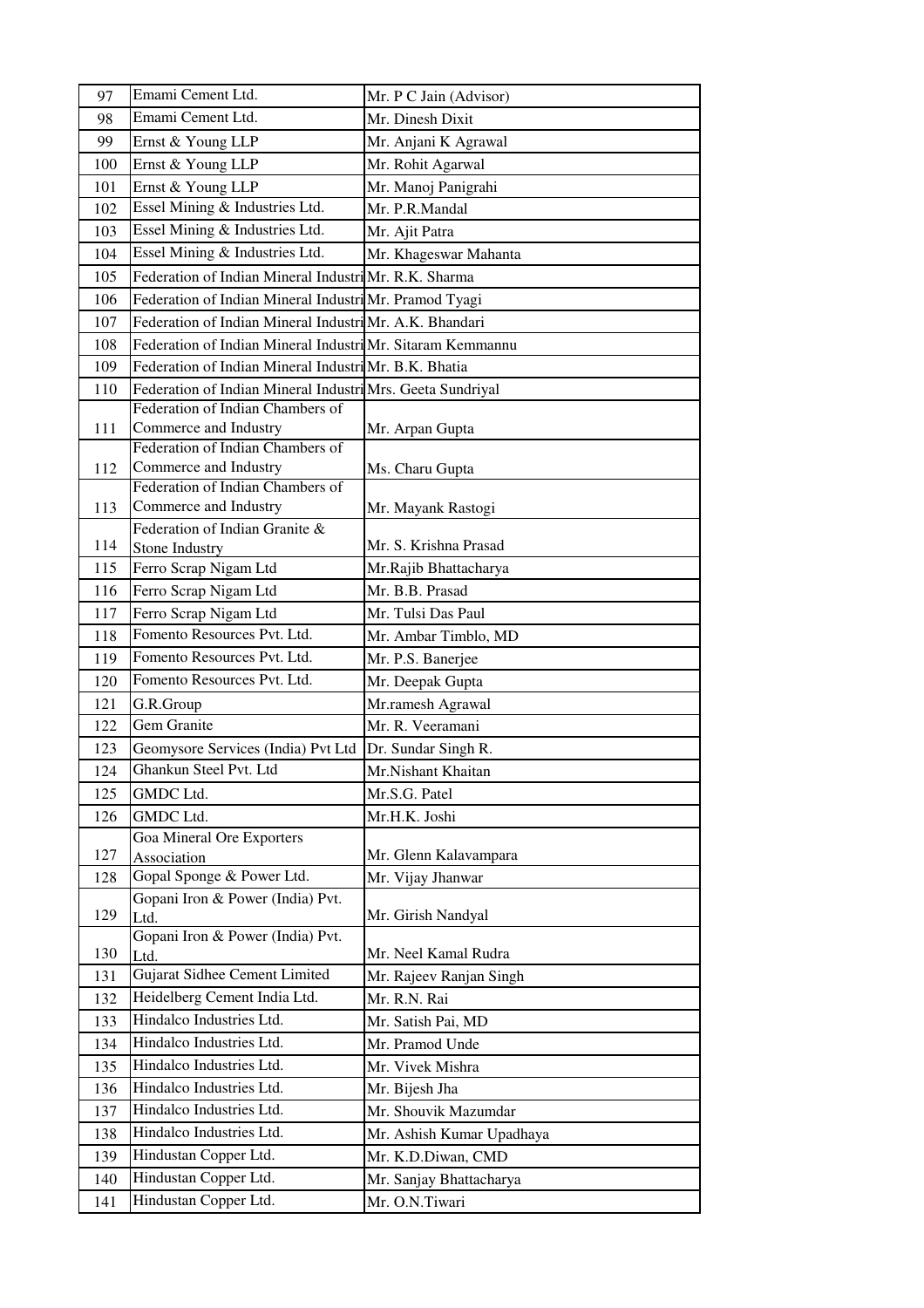| 142 | Hindustan Copper Ltd.                 | Mr. Vivek Gupta            |  |  |
|-----|---------------------------------------|----------------------------|--|--|
| 143 | Hindustan Zinc Ltd.                   | Mr. Sunil Duggal, CEO      |  |  |
| 144 | Hindustan Zinc Ltd.                   | Mr. Praveen Jain           |  |  |
| 145 | Hindustan Zinc Ltd.                   | Mr. Rajeev Shrimali        |  |  |
| 146 | Hindustan Zinc Ltd.                   | Mr. Rajeev Bora            |  |  |
| 147 | Hindustan Zinc Ltd.                   | Mr. Rajendra Dashora       |  |  |
| 148 | Hira Power and Steels Ltd.            | Mr. Mahesh Choudhary       |  |  |
| 149 | Hira Power and Steels Ltd.            | Mr. Hemwant Rahamatkar     |  |  |
| 150 | Hira Power and Steels Ltd.            | Mr. O.G. Goyal             |  |  |
| 151 | Hira Power and Steels Ltd.            | Mr. Rajesh Amlae           |  |  |
| 152 | Hira Power and Steels Ltd.            | Mr. Deepak Goyal           |  |  |
| 153 | Hira Power and Steels Ltd.            | Mr. Rahul Agrawal          |  |  |
| 154 | Hira Power and Steels Ltd.            | Mr. Kailash Chand Agrawal  |  |  |
| 155 | Hutti Gold Mines Co. Ltd.             | Mr. S.Ziaulla, MD          |  |  |
| 156 | <b>IBC</b> Ltd                        | Mr. Rajamohan Reddy        |  |  |
| 157 | India Cement Ltd.                     | Mr. I. Gopinath,           |  |  |
| 158 | India Cement Ltd.                     | Mr. S. Srinivasan          |  |  |
| 159 | Indian Metals & Ferro Alloys Ltd      | Mr. Sushil Nayak           |  |  |
| 160 | Indian Metals & Ferro Alloys Ltd      | Mr. Jalandhar Patra        |  |  |
| 161 | <b>Indian Rare Earths Ltd</b>         | Mr.G.K.Nayak,              |  |  |
|     | Inspectorate Griffith India Pvt. Ltd. |                            |  |  |
| 162 |                                       | Mr. Supriyo Ghosh          |  |  |
| 163 | Inspectorate Griffith India Pvt. Ltd. | Dr. Tarit Bhattacharyya    |  |  |
| 164 | J.K. Lakshmi Cement Ltd.              | Mr. Babulal Bhati          |  |  |
| 165 | J.K. Lakshmi Cement Ltd.              | Mr. Sanjay Arora           |  |  |
| 166 | J.K. Lakshmi Cement Ltd.              | Mr. Vrindesh Kumar Singh   |  |  |
| 167 | J.K. Lakshmi Cement Ltd.              | Mr. Sachchidanand Kumar    |  |  |
| 168 | J.K. Lakshmi Cement Ltd.              | Mr K.S Nand                |  |  |
| 169 | J.K. White Cement Works               | Mr. Bajrang Lal            |  |  |
| 170 | J.K.Cement Works                      | Mr. S.K. Rathore           |  |  |
| 171 | J.K.Cement Works                      | Mr Maheem Kachhwaha        |  |  |
| 172 | Jaiprakash Associates Ltd.            | Mr. S.N. Singh             |  |  |
| 173 | Jaiprakash Associates Ltd.            | Mr. Pankaj Verma           |  |  |
| 174 | Jayaswal Neco Industries Ltd.         | Mr. Sangram Swain          |  |  |
| 175 | Jayaswal Neco Industries Ltd.         | Mr. Rupak Dutta            |  |  |
| 176 | Jayaswal Neco Industries Ltd.         | Mr. Harshad Pohali         |  |  |
| 177 | Jayaswal Neco Industries Ltd.         | Mr. Damrudhar Patel        |  |  |
| 178 | Jayaswal Neco Industries Ltd.         | Mr. S.K.Moitra             |  |  |
| 179 | Jindal Stainless Ltd.                 | Mr. R. Ganesan             |  |  |
| 180 | Jindal Steel & Power Ltd.             | Mr.Naveen Jindal, Chairman |  |  |
| 181 | Jindal Steel & Power Ltd.             | Mr Manish Kharbanda        |  |  |
| 182 | Jindal Steel & Power Ltd.             | Mr U P Singh               |  |  |
| 183 | Jindal Steel & Power Ltd.             | Mr. P C Tibrewal           |  |  |
| 184 | Jindal Steel & Power Ltd.             | Mr. P.K.Patra              |  |  |
| 185 | Jindal Steel & Power Ltd.             | Mr. Y. Nagendra            |  |  |
| 186 | JSW Steel Ltd.                        | Mr. Akhilesh Kumar         |  |  |
| 187 | JSW Steel Ltd.                        | Mr. Baswaraj Dalgade       |  |  |
| 188 | JSW Steel Ltd.                        | Mr. Ranapratap Singh       |  |  |
| 189 | Kalburgi Cements (P) Ltd              | Mr.K Sudhakar              |  |  |
| 190 | Kapil Mining                          | Mr.Kedar Agrawal           |  |  |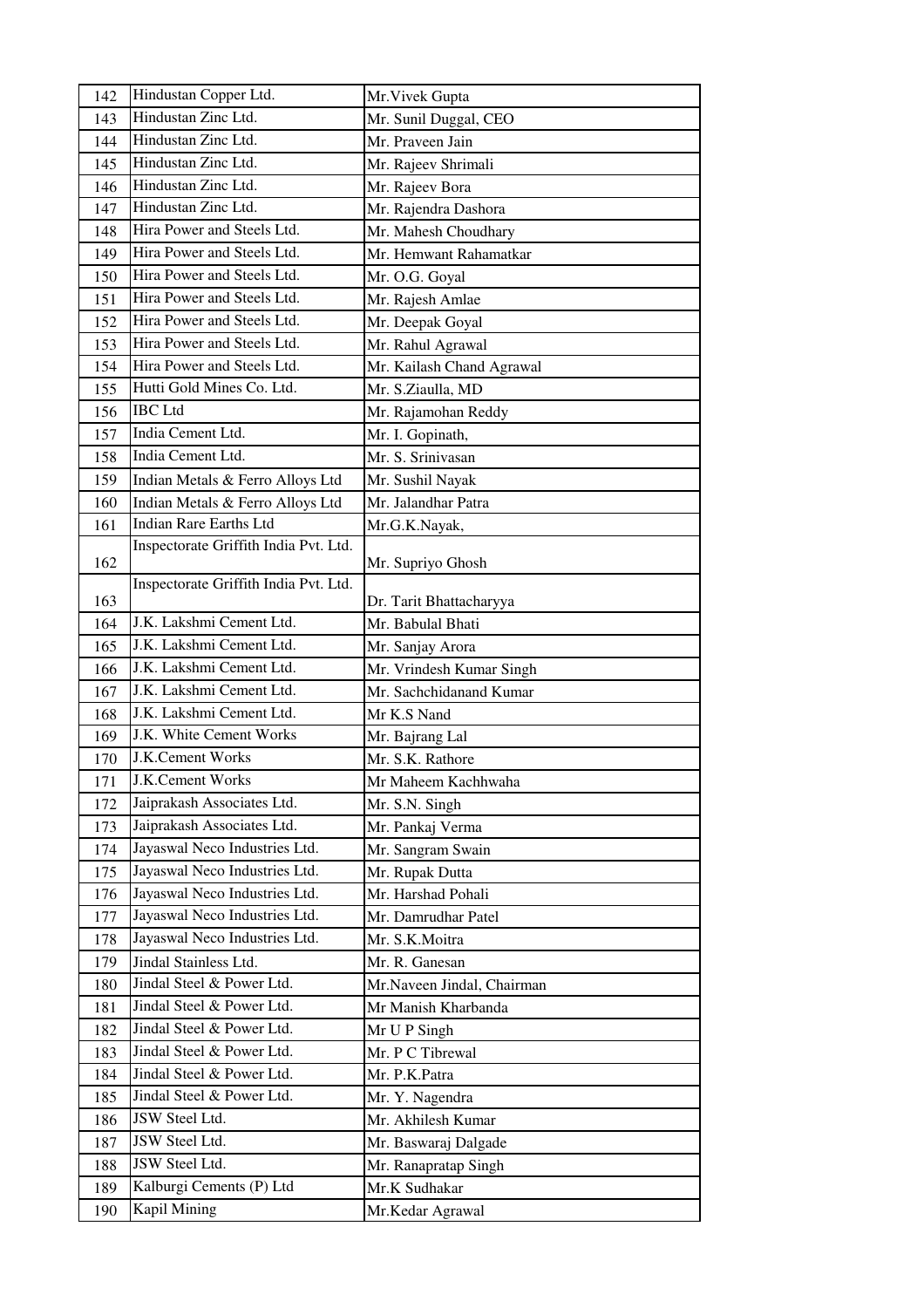| 191 | Kesoram Industries Ltd                                   | Mr.Rajesh Garg                |  |
|-----|----------------------------------------------------------|-------------------------------|--|
| 192 | KIOCL Ltd.                                               | Mr. Malay Chatterjee          |  |
| 193 | KIOCL Ltd.                                               | Mr. Basavaraju S.C.           |  |
| 194 | KIOCL Ltd.                                               | Mr. Chandrashekar Urkade      |  |
| 195 | KPMG Advisory Services Private LimMr. Bidyut Chakraborty |                               |  |
| 196 | KSK Energy Ventures Ltd.                                 | Mr. Satyam Singh              |  |
| 197 | Lafarge India Pvt. Ltd.                                  | Mr. Ujjwal Batria, CEO        |  |
| 198 | Lafarge India Pvt. Ltd.                                  | Mr. M.K. Chowdhary            |  |
| 199 | Lafarge India Pvt. Ltd.                                  | Mr. Shri Sanjay Joshi         |  |
| 200 | Lafarge India Pvt. Ltd.                                  | Dr. Amit Roy                  |  |
| 201 | Lafarge India Pvt. Ltd.                                  | Mr. Nitesh Raghuvanshi        |  |
| 202 | Lafarge India Pvt. Ltd.                                  | Mr. R.C. Pathak               |  |
| 203 | Lafarge India Pvt. Ltd.                                  | Mr. Ritesh Kaimal             |  |
| 204 | Lakshmidas Ramjee                                        | Mr. S.G. Saxena               |  |
| 205 | Larsen & Toubro Limited                                  | Mr. Ajit Samal                |  |
| 206 | Larsen & Toubro Limited                                  | Mr. Shanmugam Ekambaram       |  |
| 207 | M.G. Mohanty                                             | Mr. R.L. Mohanty              |  |
| 208 | Mahamanav Ispat P Ltd                                    | Mr. P V S Rao                 |  |
| 209 | Mahamaya Group(Devi Iron)                                | Mr.Rajesh Agrawal             |  |
|     | Mahendra Spomge and Power Ltd                            |                               |  |
| 210 |                                                          | Mr.Mahendra Agrawal           |  |
| 211 | <b>Maihar Cement</b>                                     | Mr. Sandeep Sinha             |  |
| 212 | Mangal Sponge Bilaspur                                   | Mr.Naresh Agrawal             |  |
| 213 | Manglam Cement                                           | Mr. S.B. Sharma               |  |
|     | MATS University - Deptt. of                              |                               |  |
| 214 | Mining Engineering                                       | Mr. Bhargava K. Iyengar       |  |
| 215 | Mineral Exploration Corpn. Ltd.                          | Dr. Gopal Dhawan, CMD         |  |
| 216 | Mineral Exploration Corpn. Ltd.                          | Mr. R.N. Jha                  |  |
| 217 | Mineral Exploration Corpn. Ltd.                          | Mr. S.K. Thakur               |  |
| 218 | Mineral Exploration Corpn. Ltd.                          | Mr. Yogesh Sharma             |  |
| 219 | Mineral Exploration Corpn. Ltd.                          | Mr. B.B. Samal                |  |
| 220 | Mineral Exploration Corpn. Ltd.                          | Dr. Anjani Kumar              |  |
| 221 | Mineral Exploration Corpn. Ltd.                          | Mr. Akhilesh Kumar Srivastava |  |
| 222 | Mineral Exploration Corpn. Ltd.                          | Mr. Mukesh Kumar Ojha         |  |
| 223 | Mineral Steel & Power Ltd.                               | Mr. H.Noor Ahmed              |  |
| 224 | Mineral Steel & Power Ltd.                               | Mr. Tanveer Ahmed             |  |
| 225 | MMTC Ltd.                                                | Mr. Tapas Kumar Sengupta      |  |
| 226 | MOIL Ltd.                                                | Mr. G.P. Kundargi, CMD        |  |
| 227 | MOIL Ltd.                                                | Mr. M.P.Choudhari             |  |
| 228 | MOIL Ltd.                                                | Mr. D. Shome                  |  |
| 229 | Monnet Ispat & Energy Ltd.                               | Mr. Guru Prasad Choudhary     |  |
| 230 | Monnet Ispat & Energy Ltd.                               | Mr. Mohan Das Roy             |  |
| 231 | Monnet Ispat & Energy Ltd.                               | Mr. Sandeep Jajodia           |  |
| 232 | Monnet Ispat & Energy Ltd.                               | Mr. Amitabh Mudgal            |  |
| 233 | Monnet Ispat & Energy Ltd.                               | Mr. Rajesh Rana               |  |
| 234 | Monnet Ispat & Energy Ltd.                               | Mr. Yugantar Verma            |  |
| 235 | Monnet Ispat & Energy Ltd.                               | Mr. Amit Pandey               |  |
| 236 | Monnet Ispat & Energy Ltd.                               | Mr. Puneet Shukla             |  |
| 237 | <b>MSPL</b> Limited                                      | Mr. Arvind Mathur             |  |
| 238 | <b>MSPL</b> Limited                                      | Dr Suresh Kumar               |  |
| 239 | My Home Industries Limited                               | Mr.J.Ramu Rao                 |  |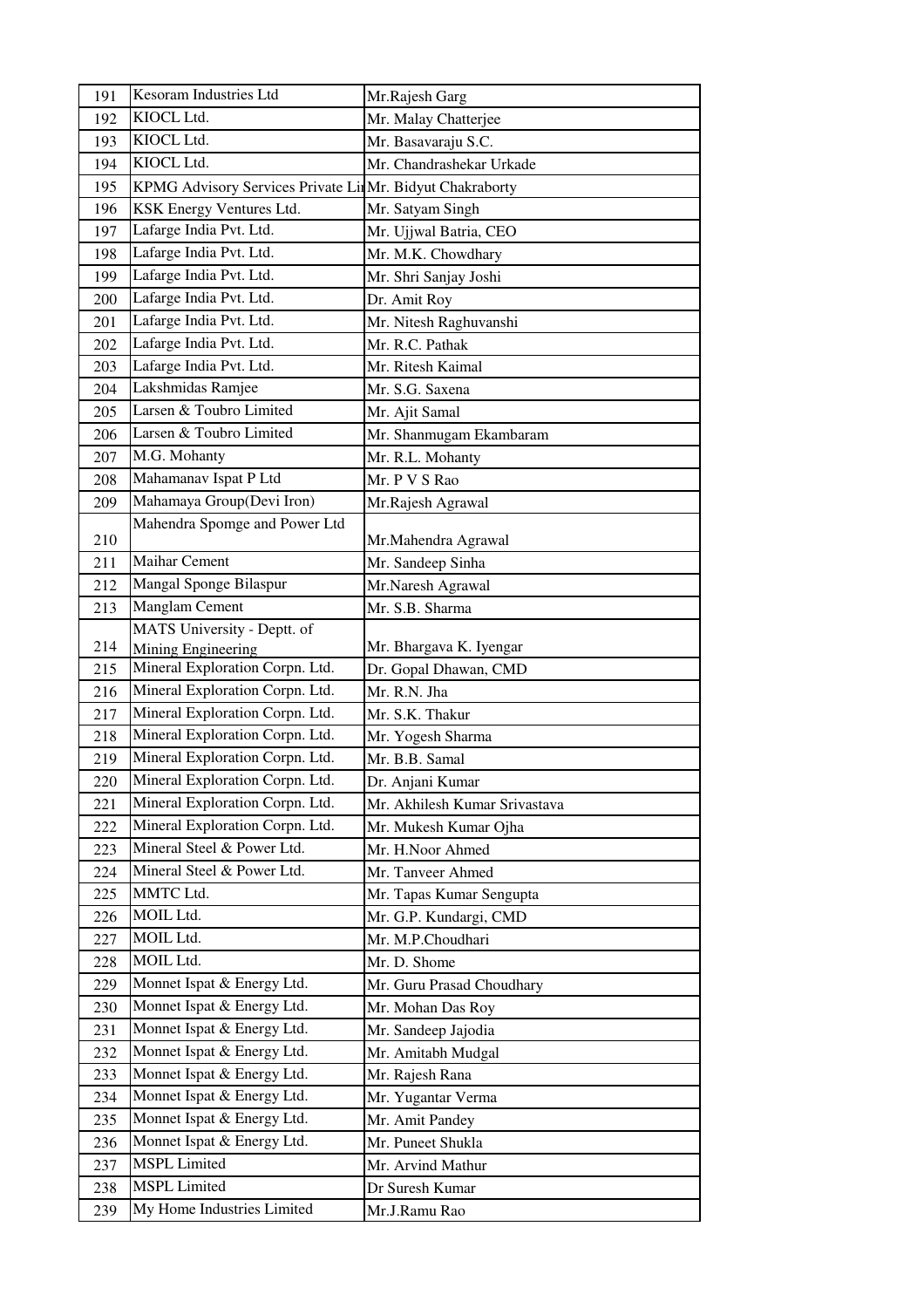| 240 | My Home Industries Limited                           | Mr.V.S.Narang                 |  |  |
|-----|------------------------------------------------------|-------------------------------|--|--|
| 241 | My Home Industries Limited                           | Mr.M.M. Patil                 |  |  |
| 242 | My Home Industries Limited                           | D.B.N.Rao Dabbir              |  |  |
| 243 | Mysore Minerals Ltd.                                 | Mr. H.D. Raju                 |  |  |
| 244 | Mysore Minerals Ltd.                                 | Mr. Thippeswamy               |  |  |
| 245 | Mysore Minerals Ltd.                                 | Mr. M.R.K. Bhagwan            |  |  |
| 246 | Mysore Minerals Ltd.                                 | Mr. Basavaraj                 |  |  |
|     | N.M.Dubash Stone and Lime Co.                        |                               |  |  |
| 247 | Pvt. Ltd.                                            | Mr. K.K. Chandra              |  |  |
| 248 | N.M.Dubash Stone and Lime Co.                        | Mr. R.S. Mishra               |  |  |
| 249 | Pvt. Ltd.<br>N.R. Ispat Ltd.                         | Mr.Sanajay Agrawal            |  |  |
| 250 | Nandan Group(HiTech Power)                           | Mr.Ashok Agrawal              |  |  |
| 251 | National Aluminium Co. Ltd.                          | Mr. T.K. Chand, CMD           |  |  |
| 252 | National Aluminium Co. Ltd.                          |                               |  |  |
|     | National Institute of technology                     | Mr. Jiban Mahapatra           |  |  |
| 253 |                                                      | Dr Manoj Pradhan              |  |  |
| 254 | Nirma Limited                                        | Mr. Kantibhai N Patel         |  |  |
| 255 | Nirma Limited                                        | Mr. Umesh Bhavsar             |  |  |
| 256 | Niros Ispat Pvt Ltd                                  | Mr.Anil Agrawal               |  |  |
| 257 | NMDC Ltd                                             | Shri Somasekhara Reddy D      |  |  |
| 258 | NTPC Ltd.                                            | Mr. Piyush Saxena             |  |  |
| 259 | NTPC Ltd.                                            | Mr. P.K. Singh                |  |  |
| 260 | NTPC Ltd.                                            | Mr. Gunjan Rao Raghatate      |  |  |
| 261 | OCL India Ltd                                        | Mr Debi Prasad Mishra         |  |  |
| 262 | OCL India Ltd                                        | Raj Gurang                    |  |  |
| 263 | Odisha Mining Corporation Ltd.                       | Mr. D.K. Mohanty              |  |  |
| 264 | Odisha Mining Corporation Ltd.                       | Mr. N.C. Sahoo                |  |  |
| 265 | OMM Pvt. Ltd.                                        | Mr. Braj Kishore Kumar        |  |  |
| 266 | OMM Pvt. Ltd.                                        | Mr. Sohan Goyal               |  |  |
| 267 | <b>Orient Cement Limited</b>                         | Mr.Ashish Gupta               |  |  |
| 268 | Orient Cement Limited                                | Mr. Prashant Mishra           |  |  |
| 269 | Orion Geohytech                                      | Mr. Ashokaditya P. Dhurandhar |  |  |
|     | Orissa Manganese and Minerals                        |                               |  |  |
| 270 | Lrd.<br>P.D. Industries Pvt. Ltd                     | Mr. Sanjay Pratap             |  |  |
| 271 |                                                      | Mr.Ramesh Agrawal             |  |  |
| 272 | Prakash Industries Ltd.<br>Prakash Industries Ltd.   | Mr. Ashok Kumar Chaturvedi    |  |  |
| 273 |                                                      | Mr. Arun Kumar Singh          |  |  |
| 274 | Precious Minerals and Smelting Ltd. Mr. Nirmal Lunia |                               |  |  |
| 275 | Precious Minerals and Smelting Ltd.                  | Mr. Ashok Kumar Lunia         |  |  |
| 276 | Precious Minerals and Smelting Ltd.                  | Mr. Vimal Lunia               |  |  |
| 277 | Prism Cement Ltd.                                    | Mr. S.K. Sinha                |  |  |
| 278 | Prism Cement Ltd.                                    | Mr. C.S. Pandit               |  |  |
| 279 | Prism Cement Ltd.                                    | Mr. Vinod Shrivastava         |  |  |
| 280 | <b>RAMCO Cements</b>                                 | Mr. A. Dharmakrishnan         |  |  |
| 281 | <b>RAMCO Cements</b>                                 | Mr. M. Srinivasan             |  |  |
| 282 | <b>RAMCO Cements</b>                                 | Mr. V. S. Sambasivam          |  |  |
| 283 | <b>RAMCO Cements</b>                                 | Mr. K. Sivaramakrishnan       |  |  |
| 284 | Rangineni Steels Pvt Ltd                             | Mr. K Yellaiaha               |  |  |
|     | Rashmi Sponge Iron and Power                         |                               |  |  |
| 285 | Industries Ltd.                                      | Mr. Kailash Agrawal           |  |  |
| 286 | Rayen Steels Pvt Ltd                                 | Mr. G Ramu                    |  |  |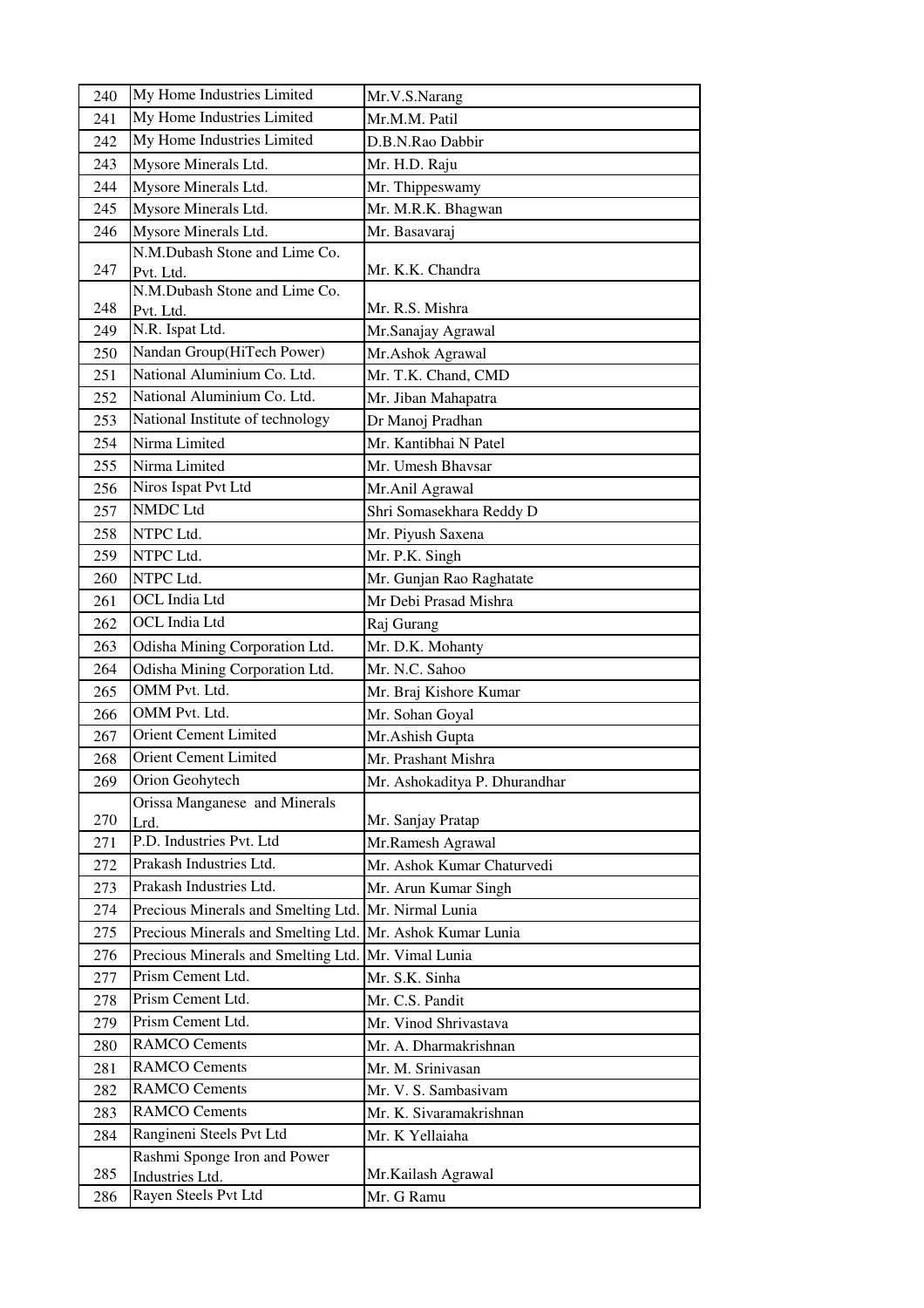| 287        | Real Ispat and Power Ltd                                    | Mr.Umesh Agrawal                   |  |
|------------|-------------------------------------------------------------|------------------------------------|--|
| 288        | Reliance Cement Co. Pvt. Ltd.                               | Mr. Sunil Sachan                   |  |
| 289        | Rio Tinto Exploration India Pvt. Ltd. Mr. Hrishikesh Das    |                                    |  |
| 290        | Rio Tinto Exploration India Pvt. Ltd. Mr. Sunil Kumar Singh |                                    |  |
| 291        | Rio Tinto India Private Ltd.                                | Mr. S. Vijay Iyer, MD              |  |
| 292        | Rio Tinto India Private Ltd.                                | Mr. Amarpal Singh                  |  |
| 293        | Rio Tinto India Private Ltd.                                | Mr. Archana Sehgal                 |  |
| 294        | <b>Rungta Mines Limited</b>                                 | Mr.N.L. Rungta, CMD                |  |
| 295        | <b>Rungta Mines Limited</b>                                 | Mr. R.K. Srivastava                |  |
| 296        | Rungta Mines Limited                                        | Mr.Hirak Mazumder                  |  |
| 297        | <b>Rungta Mines Limited</b>                                 | Mr.BrajKishore Jha                 |  |
| 298        | S N Mohanty                                                 | Mr. Prabodh Mohanty                |  |
| 299        | S.K. Sarawagi & Co. (P) Ltd.                                | Mr. Rahul Sarawagi                 |  |
| 300        | S.K. Sarawagi & Co. (P) Ltd.                                | Mr. Naveen Sarawagi                |  |
| 301        | S.K. Sarawagi & Co. (P) Ltd.                                | Mr. Ashok Konda                    |  |
| 302        | S.N. Sunderson & Co.                                        | Mr.Ajay Pandey                     |  |
| 303        | S.R. Ferro Alloys                                           | Mr. Rajendra Singh Nayak           |  |
| 304        | S.R. Ferro Alloys                                           | Mr. Sanjay Singh                   |  |
| 305        | S.R. Ferro Alloys                                           | Mr. S.R. Nair                      |  |
| 306        | Sai Balaji Sponge                                           | Mr. T.Srimannarayana               |  |
| 307        | <b>SAIL-RMD</b>                                             | Mr. Alok Srivastava                |  |
| 308        | <b>SAIL-RMD</b>                                             | Mr. P.K. Khare                     |  |
| 309        | <b>SAIL-RMD</b>                                             | Mr. Arun Kumar                     |  |
| 310        | Salasar Steel Pvt. Ltd                                      | Mr.S.K. Malami                     |  |
| 311        | Sarda Mines Pvt. Ltd.                                       | Mr. Hridya Nand Singh              |  |
| 312        | Sarda Mines Pvt. Ltd.                                       | Mr. Arjun Saraswat                 |  |
| 313        | Sarda Mines Pvt. Ltd.                                       | Mr. Binod Bihari Sahu              |  |
| 314        | Sarda Mines Pvt. Ltd.                                       | Mr. Rishikesh Bahadur Singh        |  |
| 315        | Satya Power and Ispat Ltd.                                  | Mr.Ramavtar Agrawal                |  |
| 316        | Saurashtra Cement Ltd.                                      | Mr. Prashant Deshpande             |  |
| 317        | Serajuddin & Co                                             | Mr. Binoda Kumar Archarya          |  |
| 318        | Serajuddin & Co                                             | Mr. N.R. Nayak                     |  |
| 319        | <b>SGAT</b>                                                 | Mr. B.K. Mohanty                   |  |
| 320        | Shree Cement Ltd.                                           | Mr. Paratpar Mishra                |  |
| 321        | Shree Cement Ltd.<br>Shree Cement Ltd.                      | Mr.K.C. Sharma                     |  |
| 322        |                                                             | Mr. Mahendra Kumar Garg            |  |
| 323        | Shree Cement Ltd.                                           | Mr. Subhash Chandra Suthar         |  |
| 324        | Shree Cement Ltd.                                           | Mr. Binod Kumar                    |  |
| 325        | Shree Cement Ltd.<br>Shree Cement Ltd.                      | Mr.S.C.Suthar                      |  |
| 326        | Shri Bajrang Power & Ispat Ltd.                             | Mr. M.K.Garg                       |  |
| 327        | Shri Bajrang Power & Ispat Ltd.                             | Mr. Sarat Kumar Acharya            |  |
| 328<br>329 | Shri Nakoda Ispat Ltd.                                      | Mr.Sharavan Kumar Goyal            |  |
| 330        | Singhal Inteprises                                          | Mr. Virendra Goyal                 |  |
| 331        | <b>SKS</b> Ispat                                            | Mr.Sanjay Singhal                  |  |
| 332        | <b>SMIORE</b>                                               | Mr. Gupta                          |  |
| 333        | <b>SMIORE</b>                                               | Mr. Nazim Sheik<br>Mr. U R Acharya |  |
| 334        | <b>SMIORE</b>                                               | Md. Abdul Saleem                   |  |
| 335        | Soham Group                                                 | Mr. Jagat Debnath                  |  |
|            |                                                             |                                    |  |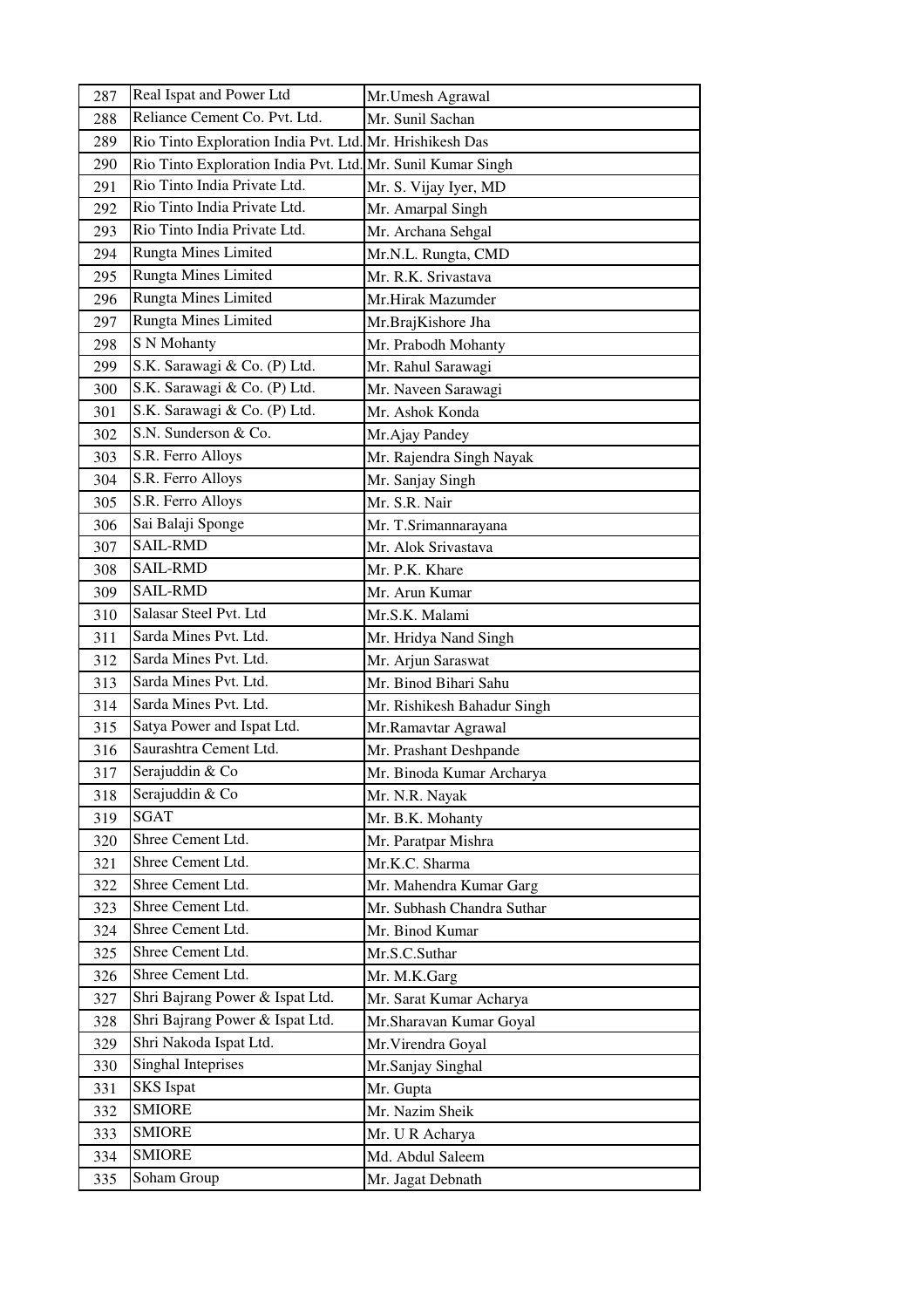|     | <b>SRK Mining Services (India) Pvt</b>      |                                 |  |  |
|-----|---------------------------------------------|---------------------------------|--|--|
| 336 | Ltd                                         | Mr.Shameek Chattopadhyay        |  |  |
| 337 | Sunil Sponge Pvt. Ltd                       | Mr.Anil Nachrani                |  |  |
| 338 | <b>Suven Steels Pvt Ltd</b>                 | Mr. Avinash Gupta               |  |  |
| 339 | Tata Chemicals Ltd.                         | Mr. Samir Kanti Bhakta          |  |  |
| 340 | Tata Sponge Iron Ltd.                       | Mr. D.P. Deshpande              |  |  |
| 341 | Tata Sponge Iron Ltd.                       | Mr. Sanjay Pattnaik             |  |  |
| 342 | Tata Sponge Iron Ltd.                       | Mr. Kundan Kumar                |  |  |
| 343 | Tata Steel Ltd.                             | Mr. T.V. Narendran, MD          |  |  |
| 344 | Tata Steel Ltd.                             | Mr. Sanjay Pattnaik             |  |  |
| 345 | Tata Steel Ltd.                             | Mr. H Behera                    |  |  |
| 346 | Tata Steel Ltd.                             | Mr. S S Mishra                  |  |  |
| 347 | Tata Steel Ltd.                             | Mr S K Satpathy                 |  |  |
| 348 | Tata Steel Ltd.                             | Shri Awanish Kumar              |  |  |
| 349 | Tata Steel Ltd.                             | Mr S N Jha                      |  |  |
| 350 | Tata Steel Ltd.                             | Mr Apoorv Shukla                |  |  |
| 351 | <b>Terravision Radar Pvt Ltd</b>            | Mr. Vinit Kumar, Chairman       |  |  |
| 352 | <b>Terravision Radar Pvt Ltd</b>            | Mr. S.K. Das, CEO               |  |  |
| 353 | <b>Terravision Radar Pvt Ltd</b>            | Mr. Manish Arora                |  |  |
| 354 | The General Produce Co. Ltd.                | Mr. U. K. Sutar                 |  |  |
|     | The New Management Association              |                                 |  |  |
| 355 | of Chhattisgarh                             | Mr. Kamal Kishore               |  |  |
|     | The New Management Association              |                                 |  |  |
| 356 | of Chhattisgarh                             | Md. Aasif Ansari                |  |  |
| 357 | The Orissa Minerals Development<br>Co. Ltd. | Mr. P.K. Sinha, MD              |  |  |
|     | The Orissa Minerals Development             |                                 |  |  |
| 358 | Co. Ltd.                                    | Mr. Samaresh Kumar Hait         |  |  |
|     | The Orissa Minerals Development             |                                 |  |  |
| 359 | Co. Ltd.<br>The Orissa Minerals Development | Mr. Amulya Kumar Barik          |  |  |
| 360 | Co. Ltd.                                    | Mr. Pratyuish Kumar Naik        |  |  |
|     | The Orissa Minerals Development             |                                 |  |  |
| 361 | Co. Ltd.                                    | Mr. Pinaki Mondal               |  |  |
| 362 | Thriveni Earthmovers Pvt. Ltd.              | Mr. Prabhakaran Balasubramanian |  |  |
| 363 | Tirupati Carbons & Chemicals                | Mr. U.P.Singh                   |  |  |
| 364 | Trimex Sands Pvt. Ltd.                      | Mr. Pradeep Koneru              |  |  |
| 365 | Trimex Sands Pvt. Ltd.                      | Mr. T V Chowdary, Director      |  |  |
| 366 | Trimex Sands Pvt. Ltd.                      | Mr. Deepak Rathod               |  |  |
| 367 | Trinetra Cement Ltd.                        | Mr. Vinod Joshi                 |  |  |
| 368 | <b>UltraTech Cement Ltd</b>                 | Mr. Kiran Patil                 |  |  |
| 369 | <b>UltraTech Cement Ltd</b>                 | Mr. Tomonash Biswas             |  |  |
| 370 | <b>UltraTech Cement Ltd</b>                 | Mr. V D Mali                    |  |  |
| 371 | UltraTech Cement Ltd                        | Mr. Ajit Ostwal                 |  |  |
| 372 | UltraTech Cement Ltd                        | Mr. O P Khelkar                 |  |  |
| 373 | <b>UltraTech Cement Ltd</b>                 | Mr. Mukesh Thawait              |  |  |
| 374 | UltraTech Cement Ltd                        | Mr. K Amaranath Reddy           |  |  |
| 375 | UltraTech Cement Ltd                        | Mr. Kamlesh Chandrakar          |  |  |
| 376 | UltraTech Cement Ltd                        | Mr N Krishnamoorthy             |  |  |
| 377 | <b>UltraTech Cement Ltd</b>                 | Mr. Deepak Mahule               |  |  |
| 378 | <b>UltraTech Cement Ltd</b>                 | Mr. S Chakraborti               |  |  |
| 379 | Utkal Alumina International Ltd             | Mr. Mukesh Kumar Jha            |  |  |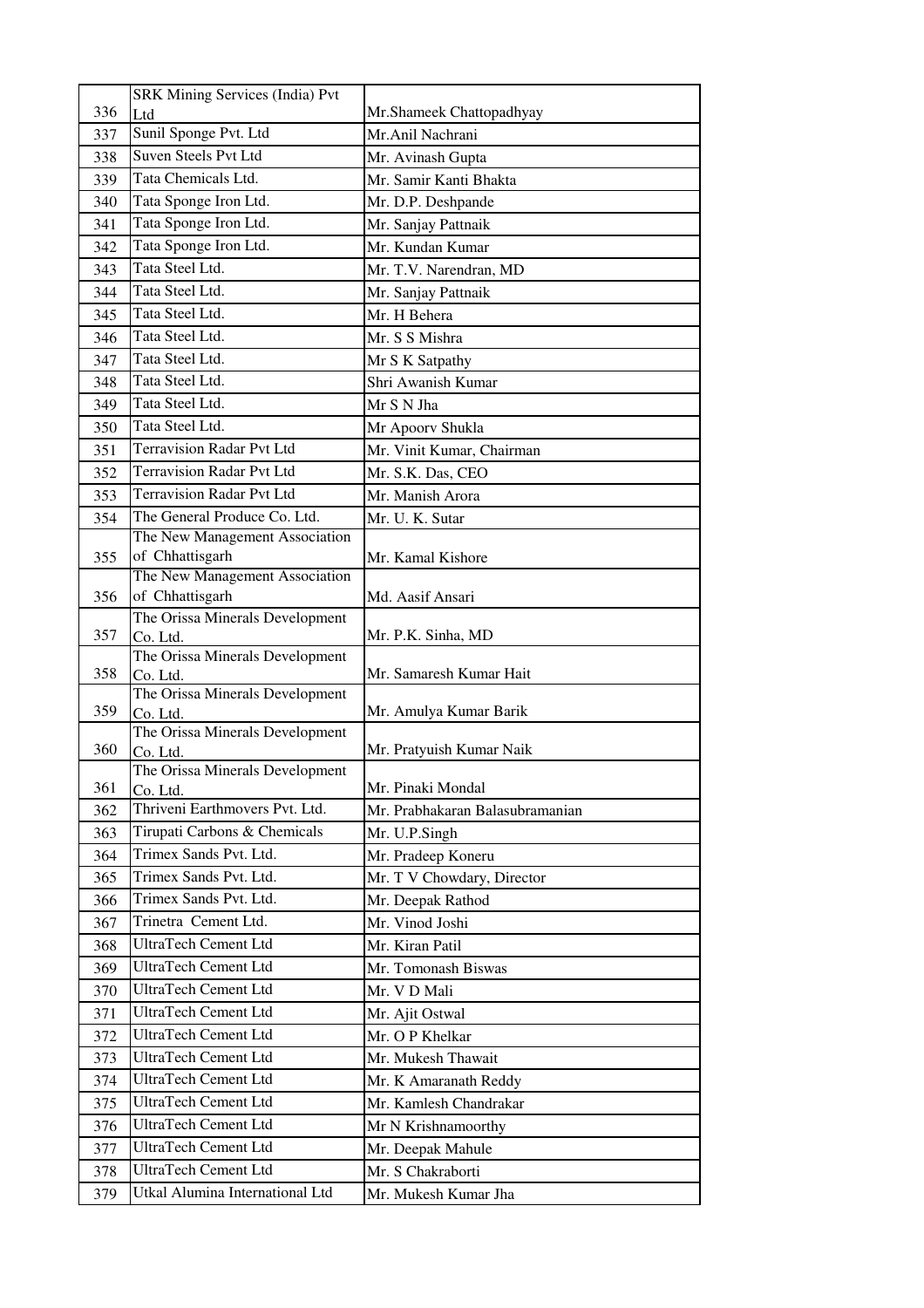| 380 | V M V Engineering Pvt. Ltd.    | Mr. Vijay Bhatia                |  |
|-----|--------------------------------|---------------------------------|--|
| 381 | V.V. Minerals                  | Mr. Swamkdas Chellakkan         |  |
| 382 | V.V. Minerals                  | Mr. V. Velmurugan               |  |
| 383 | Vandana Global                 | Mr. Chaturbhuj Agrawal          |  |
| 384 | Vasavadatta Cement             | Mr. Rajesh Garg                 |  |
| 385 | Vaswani Industries Ltd.        | Mr.Ravi Vaswani                 |  |
| 386 | Vedanta Ltd.-Iron ore Business | Mr Kishor Kumar Rajagopal - CEO |  |
| 387 | Vedanta Ltd.-Iron ore Business | Mr Sauvick Mazumdar             |  |
| 388 | Vedanta Ltd.-Iron ore Business | Mr Gauntam Jain                 |  |
| 389 | Vedanta Ltd.-Iron ore Business | Mr Ashutosh Guru                |  |
| 390 | Vedanta Ltd.-Iron ore Business | Mr. Krishna Reddy               |  |
| 391 | <b>Vimal Stone Associates</b>  | Mr. Ganesh Lunia                |  |
| 392 | <b>Vimal Stone Associates</b>  | Mr. Mohit Lunia                 |  |
| 393 | Wolkem India Ltd.              | Mr. Arvind Singhal              |  |

|                | Ministry, Media, State Govt., IBM & GSI |                |                                                     |  |
|----------------|-----------------------------------------|----------------|-----------------------------------------------------|--|
|                |                                         | 1              | Shri Arun Jetley, Hon'ble Minister of               |  |
| $\mathbf{1}$   | <b>Ministry of Finance</b>              |                | Finance                                             |  |
|                |                                         | $\overline{2}$ | Shri Simanchal Dash                                 |  |
| $\overline{2}$ |                                         |                | OSD to FM (23092810)                                |  |
|                |                                         | $\mathbf{1}$   | Shri Narendra Singh Tomar, Hon'ble                  |  |
| 3              |                                         |                | Minister of Mines & Steel                           |  |
|                |                                         |                | Shri Navneet Kothari, PS                            |  |
| 4              |                                         | $\overline{2}$ | (9425122301)                                        |  |
|                |                                         |                | Shri Vishnu Deo Sai, Hon'ble                        |  |
| 5              |                                         | $\overline{3}$ | Minister of States for Mines & Steel                |  |
|                |                                         |                |                                                     |  |
| 6              |                                         | 4              | Shri Rahul Bhagat, PS (9425285792)                  |  |
|                |                                         | 5              | Shri Balvinder Kumar, Secretary                     |  |
| 7              |                                         |                | (8800477477)                                        |  |
|                |                                         | 6              | Shri R Sridharan, Additional                        |  |
| 8              |                                         |                | Secretary (9900063650)                              |  |
|                | <b>Ministry of Mines</b>                | $\tau$         | Shri Sudhaker Shukla,                               |  |
| 9              |                                         |                | Economic Adviser, (9868511656)                      |  |
|                |                                         | 8              | Dr. N.K. Singh, Joint Secretary,                    |  |
| 10             |                                         | 9              | (9910366625)                                        |  |
|                |                                         |                | Shri Subhash Chandra, Joint                         |  |
| 11             |                                         |                | Secretary (8800921468)                              |  |
|                |                                         | 10             | Shri Prithul Kumar, Director,                       |  |
| 12             |                                         |                | (91717644922)<br>Shri Rokhum Lalremruata, Director, |  |
| 13             |                                         | 11             | (9868514114)                                        |  |
|                |                                         |                | Shri Joyesh Bagcchi, Director,                      |  |
| 14             |                                         | 12             | (9868918087)                                        |  |
|                |                                         |                | Ms Kirti, Asst. Director,                           |  |
| 15             |                                         | 13             | (9560696577)                                        |  |
| 16             |                                         | 14             | Kumar Amrendra, SO                                  |  |
| 17             | <b>Ministry of Railways</b>             | $\mathbf{1}$   | Shri Ajay Behra, ED (9910487464)                    |  |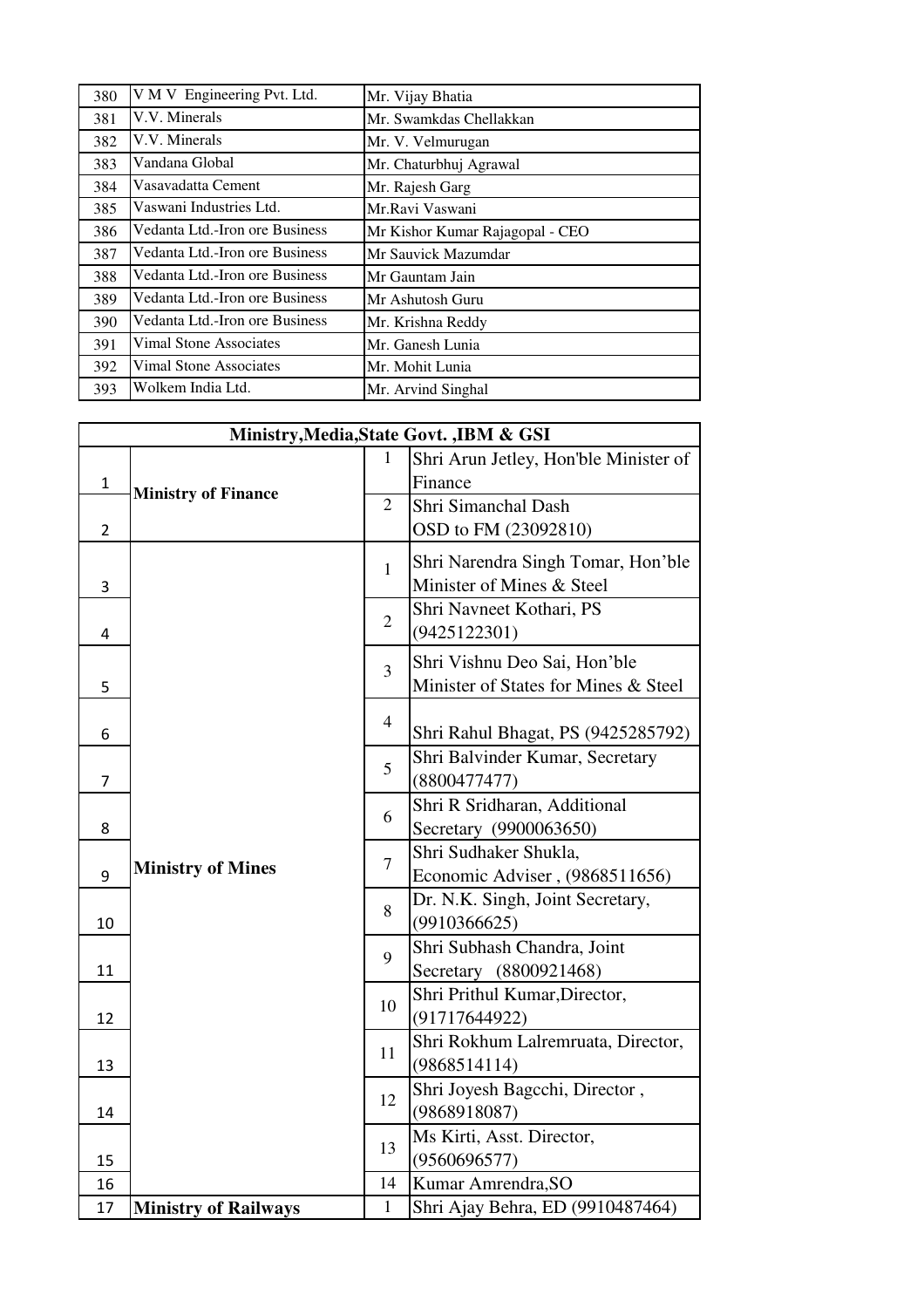| 18       | <b>Ministry of Steel</b>       | 1                             | Ms. Aruna Sundararajan, Union Steel<br>Secretary |
|----------|--------------------------------|-------------------------------|--------------------------------------------------|
|          |                                |                               | Shri S. Abbasi, Union Steel Joint                |
| 19       |                                | $\overline{2}$                | Secretary                                        |
|          |                                |                               | Mr. Surya Sarathi Ray, The Financial             |
| 20       |                                | 1                             | <b>Express</b>                                   |
|          |                                |                               | Mr.Debabrata Das, Hindu Business                 |
| 21       |                                | $\overline{2}$                | Line                                             |
|          |                                | 3                             | Mr. Deepak Patel, Business                       |
| 22       |                                |                               | Standared                                        |
| 23       |                                | $\overline{4}$                | Krishana Das, Thomson Reuters                    |
| 24       |                                | 5                             | Ms. Archana Chaudhary, Bloomberg                 |
| 25       | <b>Media from Delhi</b>        | 6                             | Ms. Anku Goel, Bloomberg News                    |
| 26       |                                | 7                             | Ms. Anshu Sharma, CNBC-TV-18                     |
| 27       |                                | 8                             | Cameraman with Anshu                             |
| 28       |                                | 9                             | Rishi Ranjan Kala, PTI                           |
| 29       |                                | 10                            | Ms. Shreya Nandi, Cogencis                       |
| 30       |                                | 11                            | Deepak Sahu, VC Circle                           |
| 31       |                                | 12                            | Ms. Sarita Singh, Eco.Times                      |
| 32       |                                | 13                            | Ms. Guninder Kaur, Dainik Bhaskar                |
| 33       |                                | 14                            | Sankalp Phartiyal, Reuters                       |
| 34       | <b>Govt. of Andhra Pradesh</b> | 1                             | Mr.D. Nagaraju, jt. Director                     |
| 35       | Govt. of Goa                   | $\mathbf{1}$                  | Mr. Prasanna Acharya, Director                   |
| 36       | Govt. of Gujarat               | $\mathbf 1$<br>$\overline{2}$ | Mr. T.J. Patel, Geologist                        |
| 37       |                                | 1                             | Mr. R.D. Dhruve, Geologist<br>Mr. S.K. Barnwal   |
| 38<br>39 | <b>Govt. of Jharkhand</b>      | $\overline{2}$                | Mrs. Kumari Anjali                               |
| 40       | Govt. of Karnataka             | 1                             | Dr. C.V. Raman                                   |
| 41       |                                | $\mathbf{1}$                  | Mr. S.S. Shukla, Secretary                       |
| 42       | <b>Govt. of Madhya Pradesh</b> | $\overline{2}$                | Mr. Tarun Rathi, Dy. Secretary                   |
| 43       |                                | 3                             | Mr. Vineet Austin, DMG                           |
| 44       |                                | 1                             | Mr. R. S. Kalamkar, Director                     |
| 45       |                                | $\overline{2}$                | Smt. M.S.Nikhare, Dy. Director                   |
| 46       | Govt. of Maharashtra           | 3                             | Smt. P.O.Anturkar, Jr. Geologist                 |
| 47       |                                | 4                             | Mr. V. T. Dhande, Jr. Geologist                  |
| 48       | <b>Govt. of Orissa</b>         | 1                             | Mr. Deepak K. Mohanty                            |
| 49       |                                | $\overline{2}$                | Mr. A. Das                                       |
| 50       | Govt. of Rajasthan             | $\mathbf{1}$                  | Mr. D.K. Porwal, Addl. Director                  |
| 51       |                                | $\overline{2}$                | Mr. N.S. Saktawat, Supt.ME                       |
| 52       | <b>Govt. of Telengana</b>      | $\mathbf{1}$                  | Mr. B.R.V. Susheel Kumar                         |
| 53       |                                | 1                             | Mr. Raman Singh                                  |
| 54       |                                | 2                             | Mr. Amar Agrawal                                 |
| 55       |                                | 3                             | Mr. Vivek Dhand                                  |
| 56       |                                | 4                             | Mr. Subodh Singh                                 |
| 57       |                                | 5                             | Mrs Ifat Ara                                     |
| 58       |                                | 6                             | Mr. S.K.Trivedi                                  |
| 59       |                                | 7                             | Mr. Sanjay Kankane                               |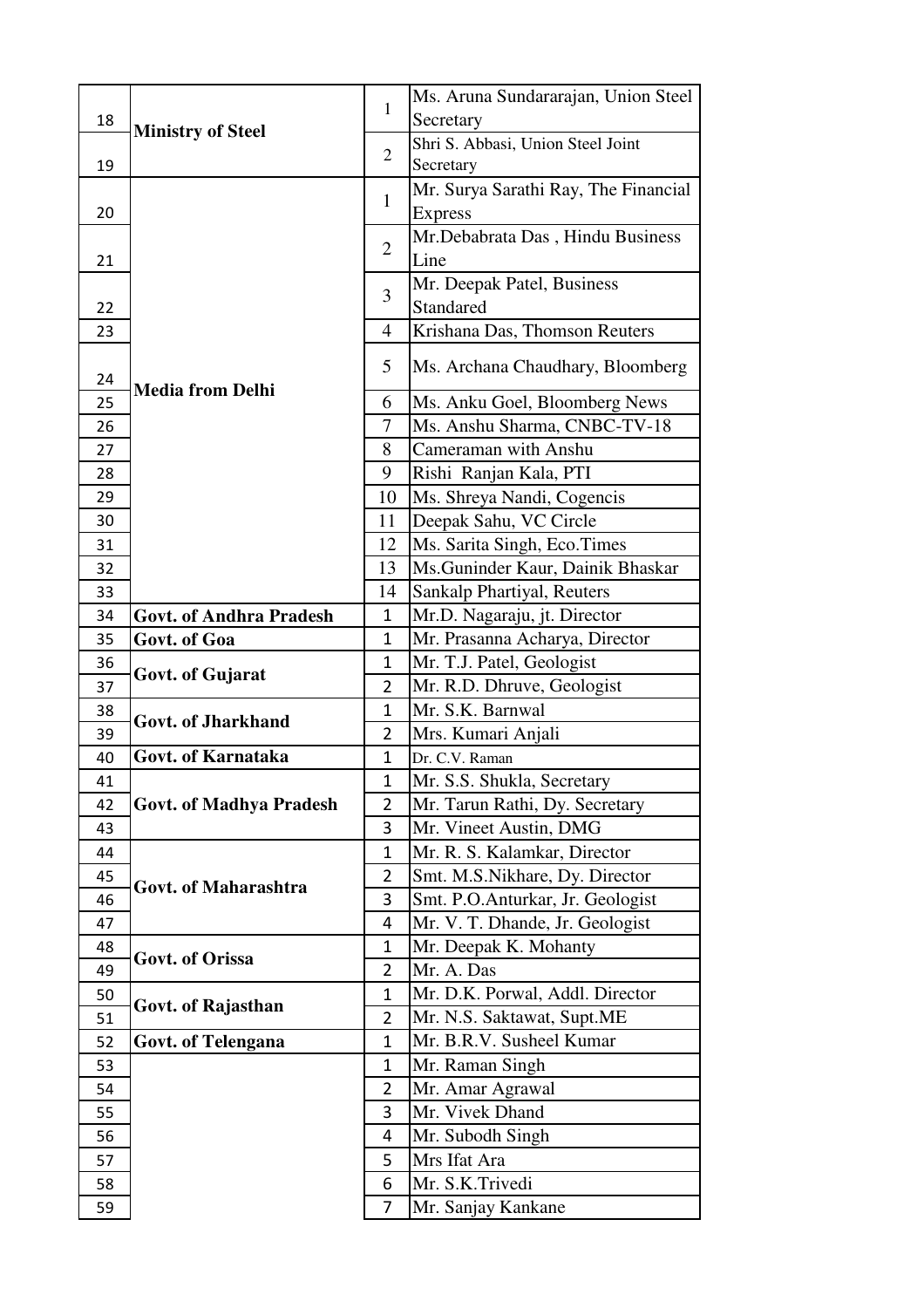| 60  |                               | 8            | Mr. V.K.Saxsena                |
|-----|-------------------------------|--------------|--------------------------------|
| 61  |                               | 9            | Mrs. Reena Babasaheb Kangale   |
| 62  |                               | 10           | Mr. Jayant kumar Pashine       |
| 63  |                               | 11           | Dr.D.R.Patel                   |
| 64  |                               | 12           | Mr. Mahesh Babu                |
| 65  |                               | 13           | Mr. Anurag Diwan               |
| 66  |                               | 14           | Mr. S.S.L. Nagvanshi           |
| 67  |                               | 15           | Mr. Amrit Lal Khuntel          |
| 68  |                               | 16           | Mr. Anil Sharma                |
| 69  |                               | 17           | Mr. P.K.Padlamwar              |
| 70  |                               | 18           | Mr. G.R.Kamde                  |
| 71  | <b>Govt of Chattisgarh</b>    | 19           | Smt.Sheeba R.Dev               |
| 72  |                               | 20           | Mr. R. Shrikant Rao            |
| 73  |                               | 21           | Mr. U.K. Qureshi               |
| 74  |                               | 22           | Mr. N.K.Chandrakar             |
| 75  |                               | 23           | Mr. H.D.Dhekaware              |
| 76  |                               | 24           | Mr. S.K.Tiwari                 |
| 77  |                               | 25           | Smt.Shashikala Pawar           |
| 78  |                               | 26           | Mr. Kailash Dongre             |
| 79  |                               | 27           | Mr.N.L.Tandon                  |
| 80  |                               | 28           | Mr. Shailesh Verma             |
| 81  |                               | 29           | Mr. D. Sai                     |
| 82  |                               | 30           | Mr.G.R.Chauhan                 |
| 83  |                               | 31           | Mr. Deepak Kosre               |
| 84  |                               | 32           | Mr. Harish Kumar Dhruv         |
| 85  |                               | 33           | Mr.Shivratan Sharma            |
| 86  |                               | 34           | Mr. P.S. Yadav                 |
|     |                               |              | Mrs. Seema Singh, Chhattisgarh |
| 87  |                               | 35           | Academy of Administration      |
| 88  |                               | $\mathbf{1}$ | Mr. R.K. Sinha                 |
| 89  |                               | 2            | Dr P.K.Jain                    |
| 90  |                               | 3            | Mr. S.K. Adhikari              |
| 91  |                               | 4            | Mr. A.B. Panigrahi             |
| 92  |                               | 5            | Mr. P.N. Sharma                |
| 93  |                               | 6            | Mr. H.Meena                    |
| 94  |                               | 7            | Mr. Parag M. Tadlimbekar       |
| 95  |                               | 8            | Mr. Abhay Agrawal              |
| 96  |                               | 9            | Mr. M.K. Somani                |
| 97  |                               | 10           | Mr. D.S. Walde                 |
| 98  |                               | 11           | Mr. B.A. Balki                 |
| 99  |                               | 12           | Mr. S.R. Chourasia             |
| 100 |                               | 13           | Mr. S.Tiu                      |
| 101 |                               | 14           | Mr. M. Biswas                  |
| 102 | <b>Indian Bureau of Mines</b> | 15           | Mr. T.K. Rath                  |
| 103 |                               | 16           | Mr. J.R. Chaudhary             |
| 104 |                               | 17           | Mr. Pankaj Kulshreshtha        |
| 105 |                               | 18           | Mr. Arun Prasad                |
| 106 |                               | 19           | Mr. R. Purohit                 |